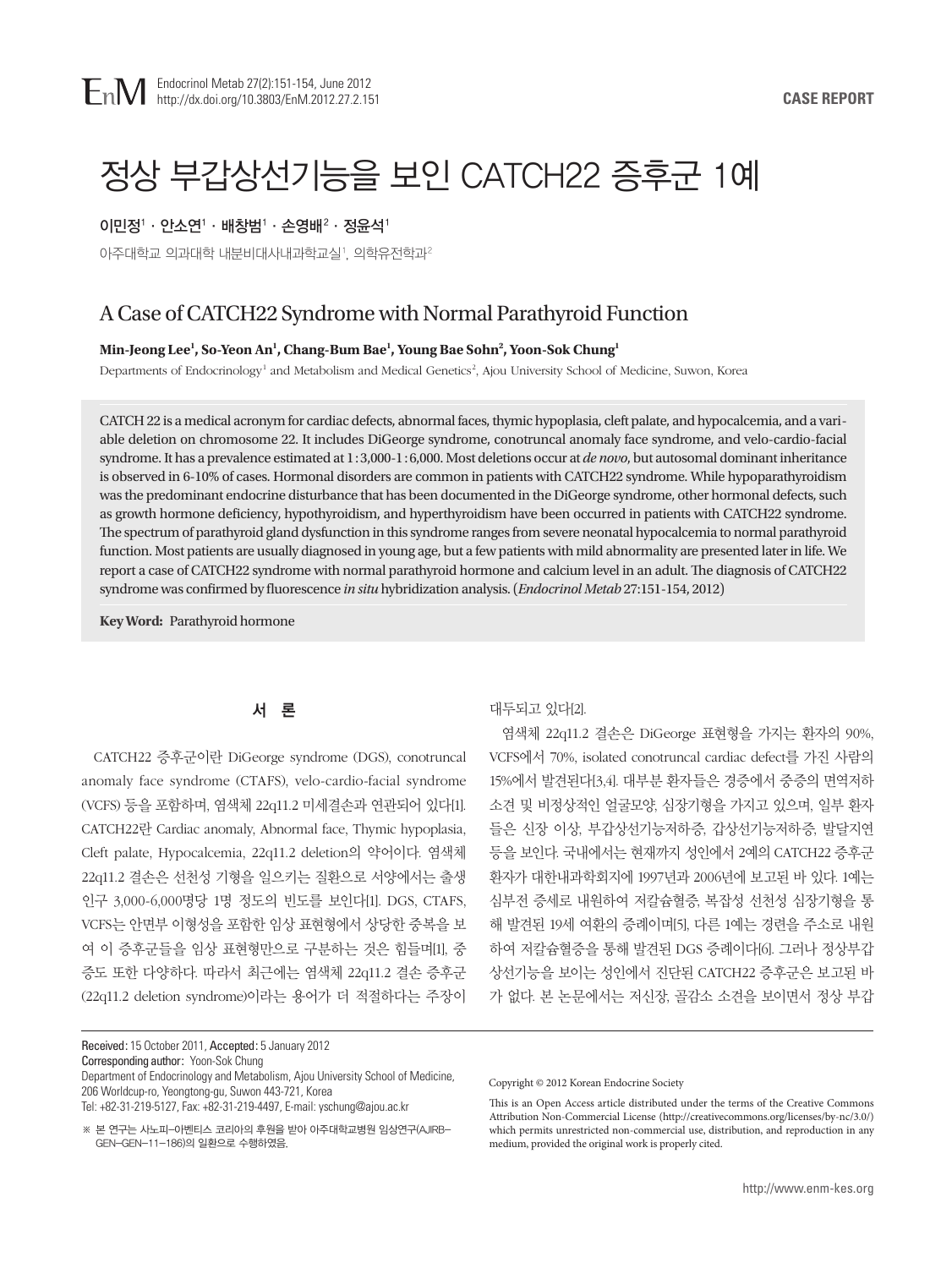상선기능을 가진 성인 남성에서 CATCH22 증후군으로 진단된 1예를 문헌 고찰과 함께 보고하고자 한다.

#### 증 례

환자: 18세 남자

주소: 저신장

현병력: 일반인보다 키가 작아 외래로 내원하였다.

과거력: 환자는 출생 체중 3,000 g으로 1남 1녀 중 막내로 태어났 다. 생후 1개월 때, 대학병원에서 심장 수술을 받은 과거력이 있었다. 6세 때 개방성 비음으로 이비인후과 및 성형외과에 내원하였으며, 당시 편도 및 아데노이드는 정상 크기였으나, 갈라진 연구개(bifid velum) 소견을 보였고, 구개인두기능부전(velopharyngeal insufficiency)을 진단받았다. 언어치료를 받았으며, 치료 후 약간의 진전이 있었으나 비강으로 공기누출이 지속되어 의사소통에 어려움이 있었 다. 초등학생 때 넘어지면서 우측 상완골 골절이 있었다.

가족력: 가족력상 특이 질병이나 이상 소견은 없었다. 신장은 아버 지 175 cm, 어머니 154 cm, 누나 160 cm이었으며, 내원 시 아버지와 어머니 모두 정상 표현형으로 보였다.

진찰 소견: 내원 당시 신장 157 cm (3백 분위수 미만), 51 kg (3-10 백 분위수)으로 저신장 소견을 보였다. 환자는 긴 얼굴에 두드러진 코 모양을 보였으며, 비근이 넓고 사각형 모양이었으며, 턱이 뒤로 치우쳐 있었다. 심장 청진상 심잡음은 청진되지 않았고, 안구돌출이 나 갑상선 종대는 없었다. 신경학적 검사상 Trousseau 징후나 Chvostek 징후는 없었으며, 근력은 정상이었다. Tanner stage V로 정상 사춘기 발달 상태를 보였다.

검사 소견: 내원 당시 시행한 혈청 칼슘 8.9 mg/dL (참고치, 8.2- 10.2), 인 3.1 mg/dL (참고치, 2.7-4.5), 마그네슘 1.5 mEq/L (참고치, 1.5-2.4), 알칼리인산분해효소 87 U/L (참고치, 20-120)로 정상 소견 을 보였다. 혈청 부갑상선호르몬은 35 pg/mL (참고치, 11-62)로 정상 이었으나, 25-OH-Vitamin D3는 6.7 ng/mL (참고치, 9.0-37.6)로 낮았 다. 혈청 인슐린유사성장인자-I은 236 ng/mL (참고치, 181-816)로 정 상 소견이었으며, 인슐린 유도하 저혈당에 의한 성장호르몬자극검사 결과 최고치 46 ng/mL로 정상 소견을 보였다. 이중에너지엑스선흡 수계측법으로 시행한 골밀도(iDXA, GE Lunar, Madison, WI, USA) 검사상 Lim 등[7]이 조사한 연령별 정상 골밀도(남성 18세 참고치, 요추 골밀도 1.154 ± 0.098 g/cm²; 대퇴 경부 골밀도 1.106 ± 0.119 g/cm²)에 비해 요추 L2-4 0.844 g/cm², 대퇴 경부 0.754 g/cm²로 비 교적 낮은 골밀도 소견을 보였다. 방사선검사상 골연령은 18세로 진 단되었다. 뇌자기공명영상에서 뇌하수체나 시상하부를 포함한 대뇌 및 소뇌에서 선천성 기형 또는 종양 등의 이상 소견은 보이지 않았 다(Fig. 1). 환자의 표현형과 심장기형, 성장지연, 언어발달지연 소견으 로 CATCH22 증후군이 의심되어 염색체검사를 시행하였다. DiGeorge/ VCFS region 내의 TUPLE1 probe를 이용한 fluorescence *in situ* hybridization를 시행하여 중기(metaphase) 세포를 분석한 결과, 정상 적으로 존재하는 TUPLE1 신호가 22번 염색체 1쌍 중 1개에서는 관



**Fig. 1.** Brain magnetic resonance imaging showed normal findings. There is no abnormal lesion in the cerebrum and cerebellum including sellar area.



**Fig. 2.** Result of fluorescence *in situ* hybridization analysis during metaphase. Red spot is TUPLE1 gene probe (DiGeorge/velo-cardio-facial syndrome region of chromosome 22q11.2) and green spot is ARSA control region (22q13.3) probe. Red spot is visible only in one of chromosomes number 22.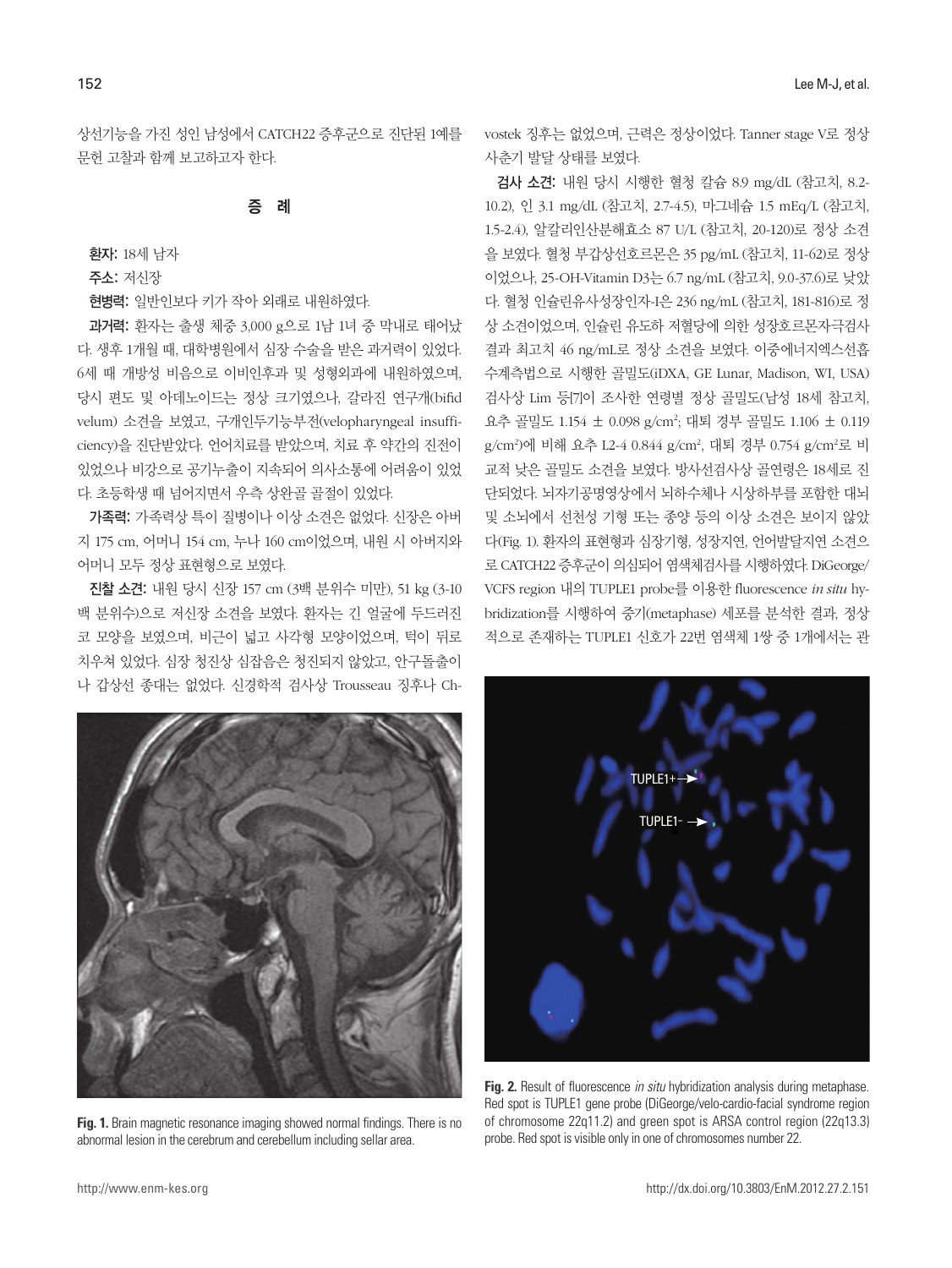찰되지 않아 CATCH22 증후군으로 확진할 수 있었다(Fig. 2). CATCH22 증후군 진단 후, 면역기능 평가 위하여 림프구면역표지자검사(Lymphocyte T-cell subset)를 시행하였으며, 정상 소견을 보였다.

치료 및 경과: 현재 경과 관찰 중으로 특별한 문제 없이, 내분비대 사내과와 유전학클리닉 외래 추적 관찰 중이다.

# 고 찰

염색체 22q11.2 결손증후군이란 22번 염색체 장완의 11.2 부분의 미세결손에 의하여 3, 4번째 pharyngeal pouch의 발달이 저해되고 그 결과 T세포의 다양한 기능부전, 심장기형, 부갑상선기능부전에 의한 저칼슘혈증, 흉선무형성증, 특징적인 얼굴 모양 이상과 반복적 인 감염 등이 나타나는 질환이다[8]. 염색체 22q11.2 결손증후군의 유병률은 출생아 3,000-6,000명 중 1명이며, 남녀의 차이는 없는 것 으로 보고되고 있다. 미세결손은 주로 산발적으로 발생하고, 인종 간의 차이는 없는 것으로 추정되며, 약 6-10%의 경우에 가족 내 경 향을 보이는 것으로 알려져 있다[9]. 따라서 본 환자에서처럼 부모 모두 표현형이 정상이더라도 염색체 22q11.2 결손이 생기는 경우가 흔하며, 부모가 염색체 22q11.2 결손을 가진 경우 자녀에게 결손이 발생할 확률은 약 50%이다. 심각한 심장기형을 가지고 있는 환아들 은 신생아기에 진단되나, 저칼슘혈증 없이 정상 면역기능을 가지고 있고, 심장기형과 얼굴기형이 경하게 발현된다면 성인기까지 진단되 지 않을 수도 있다. 본 증례에서는 심장기형이 발견되었고 두개인두 기능부전이 있었으나 부갑상선 및 면역기능이 정상이어서 어린 나 이에 CATCH22 증후군 진단을 받지 못했던 경우로 여겨진다.

염색체 22q11.2 결손증후군 환자들은 출생 시에는 대부분 정상 체중을 보이나 이후 발육부전을 보인다. 소두증이 약 40%에서 관찰 되며, 얼굴에서의 특징적인 모습은 나이가 들수록 점차 뚜렷해지는 경향이 있다. 얼굴의 특징은 비교적 긴 얼굴에 양안과다격리증을 보 이며, 두드러진 코 모양을 보인다. 비근이 넓고 사각형의 모양을 보 이며, 비익이 거의 없다. 귀의 기형을 보이기도 하며, 부정교합을 보 이고, 턱이 뒤로 치우쳐 있다. 환자의 85%에서 구개열이 동반되며, 구개인두부전이 발생할 수 있다.

부갑상선기능저하증에 의한 저칼슘혈증은 DGS의 경우 60%, VCFS 의 경우 20%의 환자에서 보이며, 신생아기의 저칼슘혈증은 염색체 22q11.2 결손을 강력하게 의심할 수 있는 근거가 된다. 일반적으로는 신생아기에는 일과성 저칼슘혈증을 보이나 몇 해가 지나면 대부분 호전된다. 그러나 일부에서는 저칼슘혈증이 남아있어 지속적인 칼슘 보충이 필요할 수도 있다[10]. 대개 유년기 또는 성인에서 진단되는 염색체 22q11.2 결손 환자들은 저칼슘혈증으로 인한 경련을 주소로 내원하여 진단되는 경우가 대부분이었으나, 본 환자의 경우에는 저 신장을 주소로 내원하여 염색체 22q11.2 결손증후군을 진단받았다. 현재까지는 염색체 22q11.2 결손증후군에서 골밀도 감소에 대하 여 보고된 바 없다. 본 환자는 정상 부갑상선기능 및 정상 혈청 칼슘 을 보이나, 골밀도 저하 및 상완골 골절 과거력이 있었고 혈중 비타 민D 농도가 낮게 측정되었다. 향후 염색체 22q11.2 결손증후군 환자 에서 골밀도검사 및 골다공증 발생에 대한 추적 관찰 연구가 필요 할 것으로 사료된다.

환자는 3백 분위수 미만의 저신장 소견을 보였다. 염색체 22q11.2 결손증후군에서 저신장은 흔하게 보고되어 있으며, 그 원인은 자궁 내 발육부전, 저체중, 구개인두부전으로 인한 영아기에 젖을 빠는 힘 부족, 성장호르몬 부족 등으로 다양하다[11]. 일부 환자들에서 뇌 하수체기능이상으로 인한 성장호르몬 결핍이 보고되었으며, 이 경 우 성장호르몬 치료로 최종 신장을 개선시킬 수 있었다[12]. 본 증례 에서는 성장호르몬 자극검사상 성장호르몬 분비는 정상이었다.

면역기능에서 DGS는 흉선의 발달 장애로 인한 전형적인 T세포 면역저하를 보이나 이외에도 중증 복합성 면역 결핍(severe combined immunodeficiency)과 같은 중증의 면역 결핍에서부터 경미 한 체액성 면역기능 저하까지 다양한 면역기능 부전이 나타난다. 그 러나 대부분의 환자들은 성장하면서 정상적인 면역성을 얻게 된다 고 보고되어 있다[13]. 본 환자도 림프구면역표지자검사상 정상 소견 보이고 있고, 그 동안 특별한 감염의 병력이 없었던 것으로 미루어보 아 정상 면역 기능을 가진 것으로 추정된다.

CATCH22 증후군 환자의 일부에서 뇌 자기공명영상검사상에서 회 백질의 감소, 특히 전두엽 피질, 뇌대상회(cingulated gyrus), 소뇌에 서의 감소가 특징적이며 석회화가 관찰된다[14]. 이러한 회백질 감소 소견은 낮은 주의력과 실행능력 부족과 관련이 있으며, 정신분열증 의 발병과도 연관이 있다. 염색체 22q11.2 결손증후군 환자의 약 50%에서 후기 청소년기 또는 초기 성인기에 정신분열증 또는 정신 분열정동장애(schizoaffective disorder)가 발병하는 것으로 보고되 어 있어[14], 정신과에서는 이에 대한 연구가 활발히 이루어지고 있 다. 본 환자에서는 영상검사에서는 정상 소견을 보였으나, 추후 정신 과적 진찰이 추가로 필요할 것으로 생각된다.

CATCH22 증후군은 임상-유전학적 상관성이 높아 임상의에 의한 진단뿐만 아니라 분자유전학적 방법에 의한 진단도 중요하다. CATCH22 증후군은 그 빈도가 상대적으로 높고, 상염색체 우성의 멘델 유전법칙을 보여 유전상담이 필요하다. 대부분 영아기에 소아 과에서 진단되어 내과 의사에게는 익숙하지 않은 질환이나 성인에서 발생한 저칼슘혈증이나 본 증례에서처럼 특징적인 얼굴 모양, 심장 기형의 과거력, 언어 발달 지연, 개방성 비음, 저신장 등이 있다면 CATCH22 증후군에 대한 검사가 필요할 것으로 사료된다.

#### 요 약

저자들은 부갑상선기능이 정상이고 저칼슘혈증이 동반되지 않으 며 정상 면역기능을 갖고 있으나, 선천성 심장기형, 언어발달지연, 구